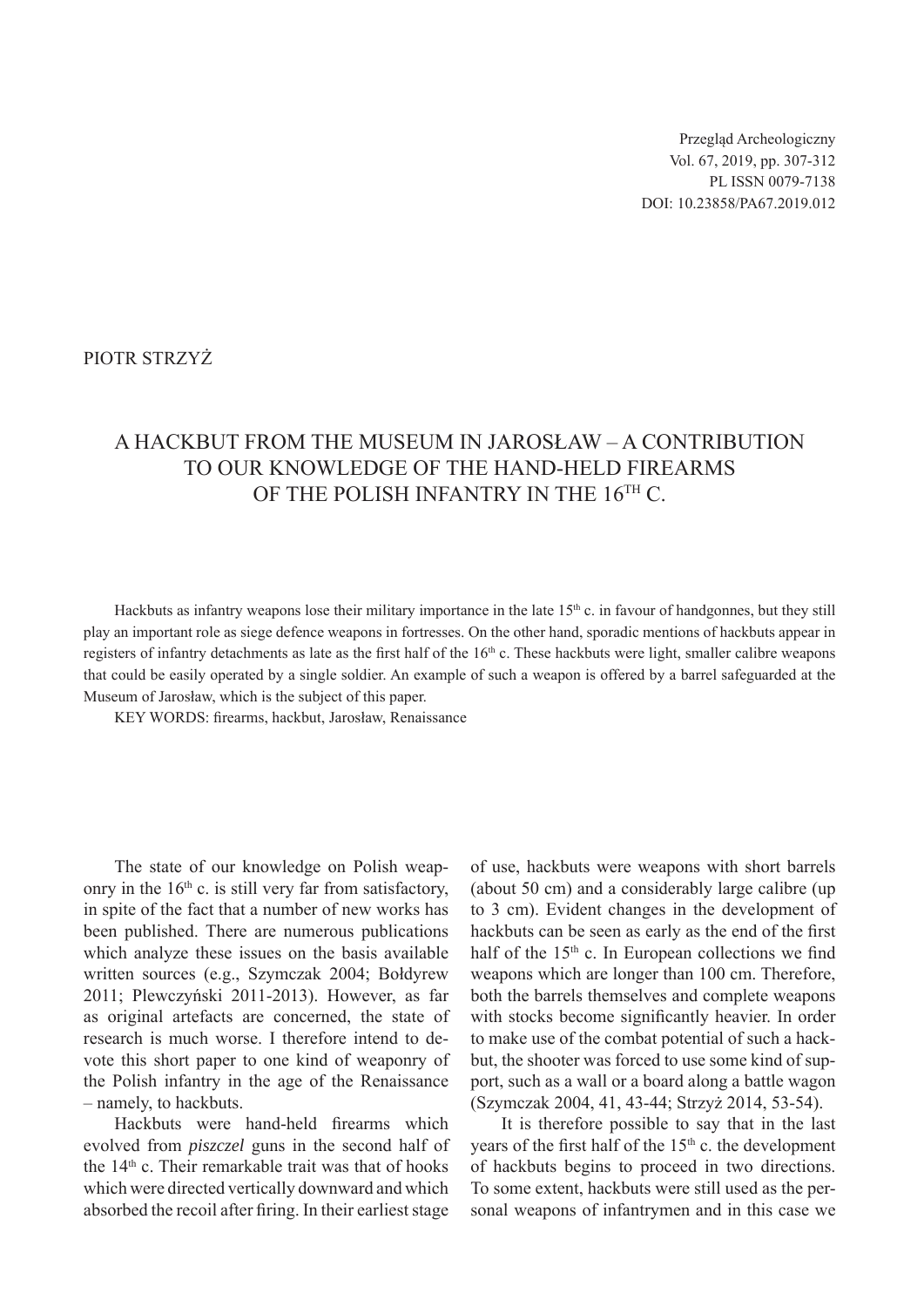are dealing with lighter artefacts whose weight does not exceed 10 kg and which fire projectiles with a calibre of about 2 cm. The other direction led to the formation of effective siege defence weapons. Therefore, bores become longer, powder chambers become stronger, and the calibre increases to c. 2.5-3 cm. Due to these modifications, weapons of this kind were able to effectively hit an adversary at a distance of much more than 100 m. A group of siege defence hackbuts is thus formed, and such weapons will be in use well into the  $17<sup>th</sup>$  c.

Written sources from the epoch also inform us of the use of heavier variants of hackbuts. For instance, an inventory from Bratislava from 1443 mentions "grossen eysnyn hockpuxen". These iron barrels were present among weaponry kept in the Water Tower, and another eight large hackbuts were kept in St Michael's Gate (Durdík 1967, 576, 591, 592). These pieces of information are confirmed by the chronicle of Peter Eschenloer, who said that in May 1467 the troops of Christoph Skoppe had been equipped, among others armaments, with a wagon with 24 iron hackbuts that weighed 3 stones each (Peter Eschenloer 1828, 34), that is, about 29 kg. At present, the vast majority of surviving artefacts from Polish collections are of such siege hackbuts, and the same concerns archaeological finds (for more on this see Strzyż, Dzieńkowski, Gołub 2016, 102-106, Tab. 1-2, Figs. 8-9, 14).

On the other hand, the history of hackbuts which were intended to be the personal weapons of shooters is different. In the late  $15<sup>th</sup>$  c. handgonnes appeared as weapons of infantrymen and they quickly replaced obsolete *piszczel* guns and hackbuts. The calibre of such handgonnes was about 15 mm, which is why they were lighter and easier to operate than massive and relatively heavy hackbuts. Furthermore, they were provided with stocks which encompasses their barrels along the entire length of their bores. Such stocks had wellprofiled butts. What is more, such weapons were equipped with simple mechanisms which facilitated firing: "serpentines" and then matchlocks (Durdík, Mudra, Šáda 1977, 34, Figs. 1-2; Szymczak 2004, 45, 49-50, Fig. 10; Bołdyrew 2011, 222-223). In such circumstances, from the 1490s infantrymen commenced to abandon *piszczel* guns and hackbuts and rearm with handgonnes.

Due to these changes, handgonnes dominate in the Polish army of the first half of the  $16<sup>th</sup>$  c., with other hand-held firearms being found but sporadically. This process can be observed in the registers of infantry detachments of the Kingdom of Poland from the years 1471 and 1496-1500. Although in the first register among shooters with hand-held firearms there are soldiers armed both with *piszczel* guns (3 cases) and hackbuts (12 cases), records from the late  $15<sup>th</sup>$  c. mention solely handgonnes as hand-held firearms (Grabarczyk 2000, 147-148, Tab. 6; J. Szymczak 2007, 97-98). Therefore, it is certain that in the period between the third quarter of the  $15<sup>th</sup>$  c. and the turn of the  $15<sup>th</sup>$  and  $16<sup>th</sup>$  c. the role of hackbuts was basically limited to that of fortress firearms, and their function in infantry detachments was taken over by handgonnes. However, hackbuts did not disappear completely from the equipment of infantry, although their share is rather incidental. Among detachments which were registered in the first half of the 16<sup>th</sup> c. hackbuts and half-hackbuts were recorded only in a few cases – in total 8 and 7 items respectively. In the detachment of Wojciech Polak from Leśnica in 1535 there were five shooters with half-hackbuts and one with a hackbut. On the other hand, in the detachments of Stanisław Jarocki and Jerzy Rokitnicki only single soldiers were armed with hackbuts (Bołdyrew 2011, 224-226, 242). Against the background of a general number of 8,243 shooters who are known from detachment registers from the first half of the  $16<sup>th</sup>$  c. and who were equipped with firearms, hackbuts and their lighter variants are mentioned only in 15 cases. On this basis it can be said that such weapons played a completely marginal role in this period. The weapons which dominated were handgonnes (7,572 items) and arquebuses (647 items) (Bołdyrew 2011, 244).

Hackbuts which could be operated without the need to use supports are also very rare in Polish arms collections. One example of such an artefact is the previously unknown barrel (Fig. 1) kept in the Museum in Jarosław (inv. No. MJ-H-427)<sup>1</sup>. It is iron-forged and is octagonal in its transverse crosssection. Its muzzle part is broadened in a funnel-like manner and its powder chamber is notably thickened. Its hook is long and trapezoid and it is located at a distance of 22 cm from the muzzle. It was manufactured separately and then it was forge-welded to the barrel (Fig. 1:3). The hook is provided with

<sup>&</sup>lt;sup>1</sup> The author is indebted to the Board of Directors of the Museum in Jarosław for making the artefact available for research and for help in examinations of the barrel.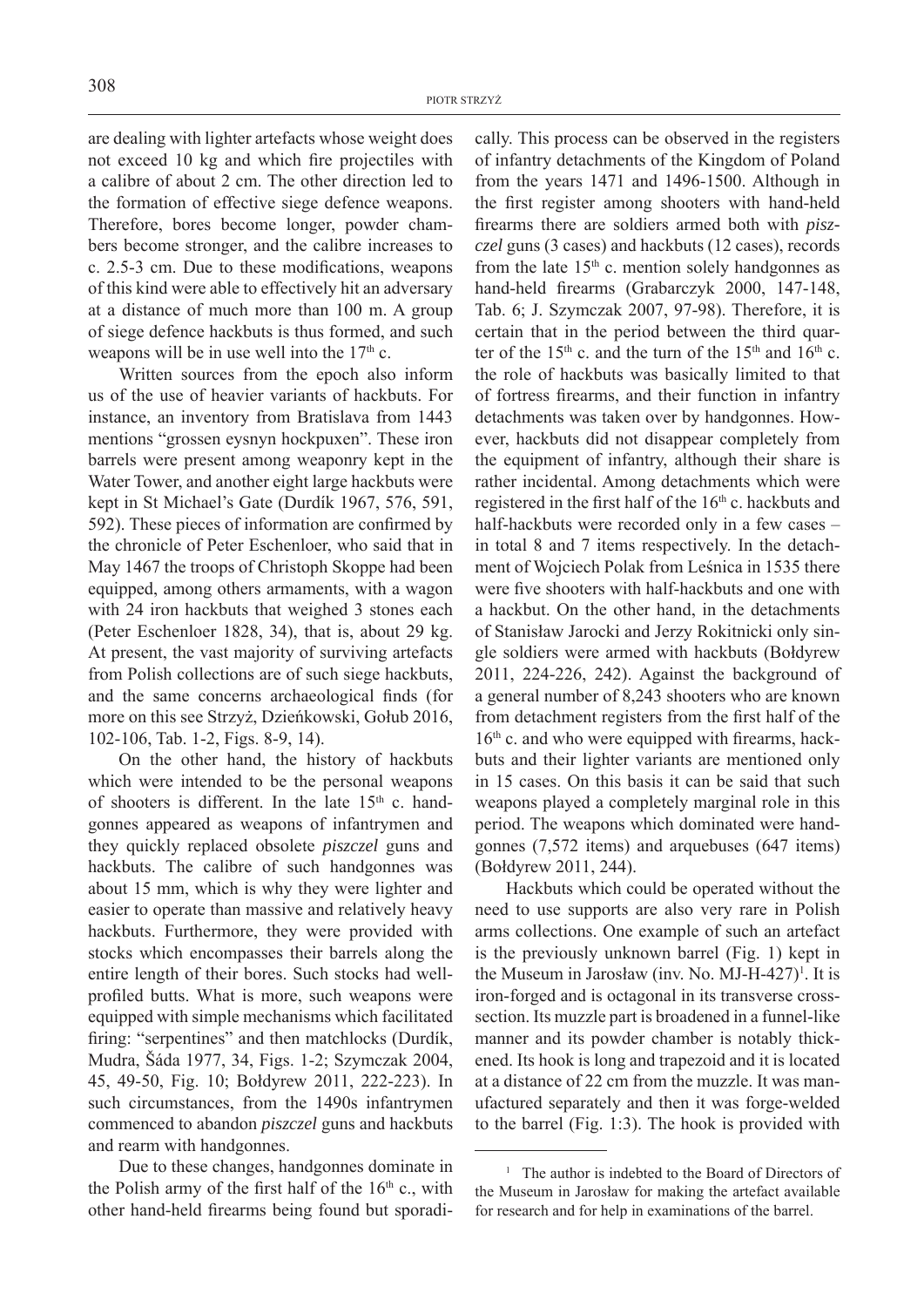

Fig. 1. Hackbut, Museum in Jarosław, inv. No. MJ-H-427. Photo P. Strzyż

a crudely made opening, which allows a wooden stock to be fixed to the barrel. The same function is fulfilled by a small eye attached near the bottom. The touch hole is 5 mm in diameter and it is located on the right side at a distance of 3 cm from the bottom. It is accompanied with a rectangular plate of the priming pan with the remains of a rivet which fixed a lid (Figs. 1:2, 4-5). The bottom ends with a screwed-in quadrangle peg (1.1x1.9 cm). The barrel's equipment is completed with aiming devices, that is, a backsight which was made separately and was then pressed into a proper mortise in the wall of the barrel. The total length of the barrel with the peg is 90.5 cm, without the peg – 88.8 cm, and the bore's length is 85.5 cm. The external diameter of the barrel at the muzzle is 3.7 cm, while behind the funnellike broadening it is merely 3.1 cm. The external diameter in the bottom part reaches 4.2 cm. One can clearly see that the wall's thickness is uneven and it oscillates between 8 and 10 mm, which means that the barrel was rather carelessly manufactured. The surface of the walls was ornamented with double vertical incised lines located both near the muzzle

and in the bottom part. The weapon fired projectiles with a calibre of 1.9 cm. The present total weight of the artefact is 4.4 kg.

Near the muzzle in the lower part of the barrel there is a manufacturer's mark: a letter V in an oval field (Fig. 2:6). Such marks can be found on many hackbuts from Central European collections (Fig. 2:1-5), for instance: Bardejov (inv. No. H-314), Bojnice (inv. No. H 1078), Budapest, Castle Museum (inv. No. 52.2323.1), Levoča (inv. Nos. SM 379 and SM 10396), Košice (inv. No. F 9223) and the Polish Army Museum in Warsaw (inv. No. 299) (Konieczny 1964, 189-190, Figs. VIII-IX; Malečkova 2005, 14-15, cat. No. 4; Strzyż, Dzieńkowski, Gołub 2016, 102-106, Tab. 1-2, Figs. 10, 13). This implies that these barrels were manufactured in one centre which worked for the needs of Central and Western European markets. Regrettably, we have no closer data on its location. Almost all artefacts come from former collections and their chronology is usually quite general. However, it seems that many of these weapons, above all those from the territory of present-day Hungary and Slovakia (that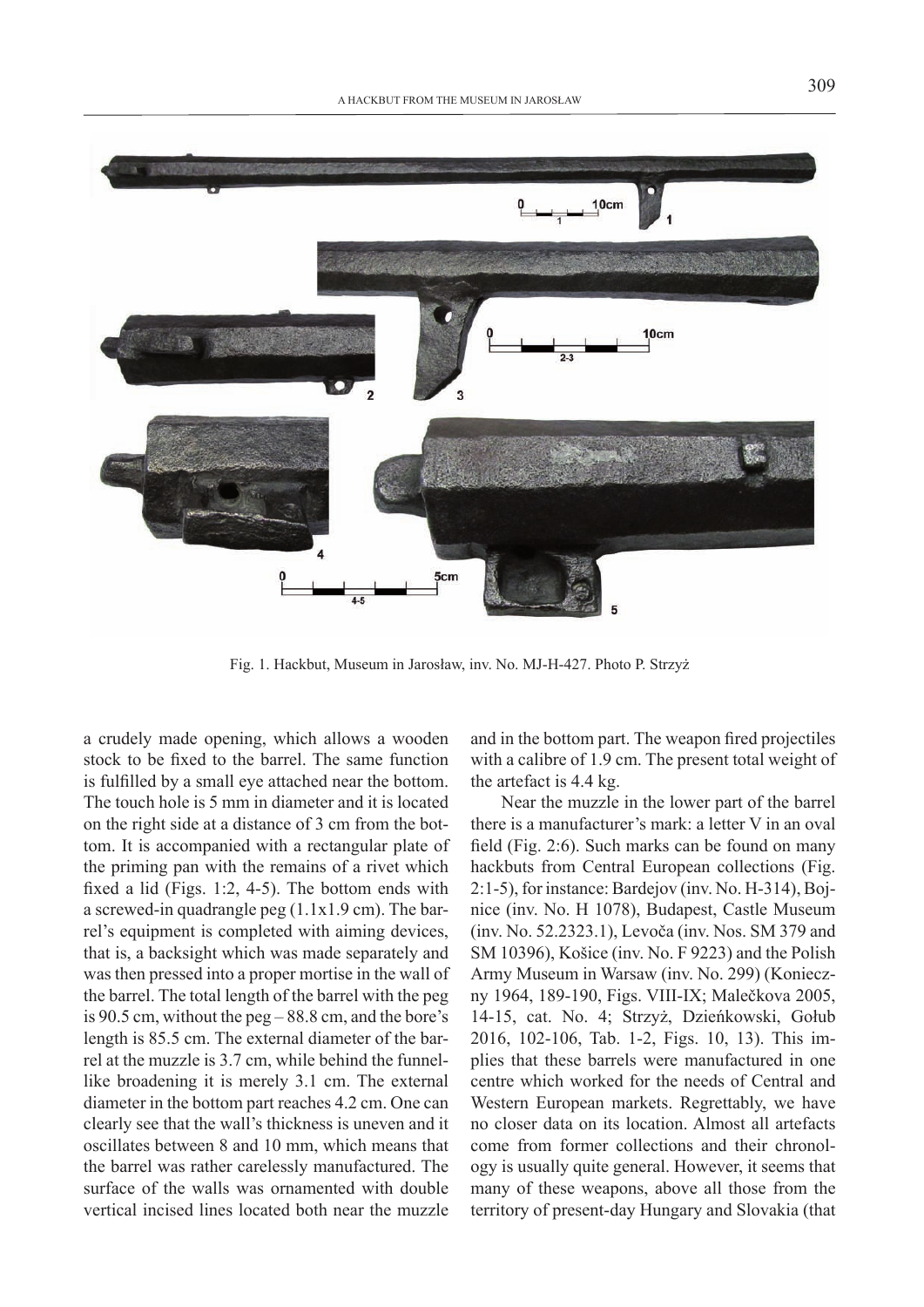1 3 2 6 4 5

Fig. 2. Manufacturer's marks on hackbut barrels: 1 – Bardejov; 2 – Bojnice; 3 – Budapest, Castle Museum; 4 – Levoča; 5 – Levoča; 6 – Jarosław. Photo P. Strzyż

is, the Kingdom of Hungary in the Middle Ages), are related to the increasing Turkish threat. After the defeat of the Hungarian troops in the battle of Mohács in 1526 and the subsequent (1541) division of the Kingdom of Hungary into three parts, two of which were strongly dependent from Turkey, intensive preparations for defence took place in territories which were directly threatened by the Ottoman expansion. The second and third quarters of the  $16<sup>th</sup>$  c. witness increased purchases of artillery, hand-held firearms, ammunition, and shooting equipment (Kelenik 1988; Domokos 1997). The fact that the aforementioned weapons are contemporaneous is testified to by both construction similarities and the marks mentioned on their barrels.

The chronology of hackbuts whose bottom parts end with screwed-in pegs encompasses the period from the early  $16<sup>th</sup>$  c. to the beginning of the second half of that century (Strzyż, Dzieńkowski, Gołub 2016, 103, 106). Concerning analogies to the weapon from the Museum in Jarosław, we do not know many artefacts with a precise chronology. One of the best counterparts is a hackbut which was found in the course of archaeological excava-

tions in Eger Castle in northern Hungary (Strzyż, Dzieńkowski, Gołub 2016, 103) (Fig. 3). It is also an iron-forged barrel which is octagonal in crosssection in the bottom and muzzle parts and round in its central part. The muzzle is broadened in a funnel-like manner and is provided with a foresight. The hook is massive and trapezoid, and is provided with an opening for a peg which fixed the stock. The touch hole is on the right side and it is provided with a plate with a priming pan. The bottom part ends with a screwed-in shank which is quadrangle in cross-section. In the lower part of the barrel there is an eye with an opening for a peg which fixed the stock, and the upper part of the breech part is provided with a backsight. The total length of the barrel is 85.5 cm and its calibre is 1.6 cm. This find, which, regrettably, is strongly corroded, was discovered in cultural layers which formed in the course of the siege of Eger by Turkish troops in 1552. It is therefore certain that the manufacture of this weapon should be dated to the mid- $16<sup>th</sup>$  c.

The hackbuts from the Museum in Jarosław and from Eger fired projectiles with a calibre of 1.6 cm and their barrels are c. 90 cm long. These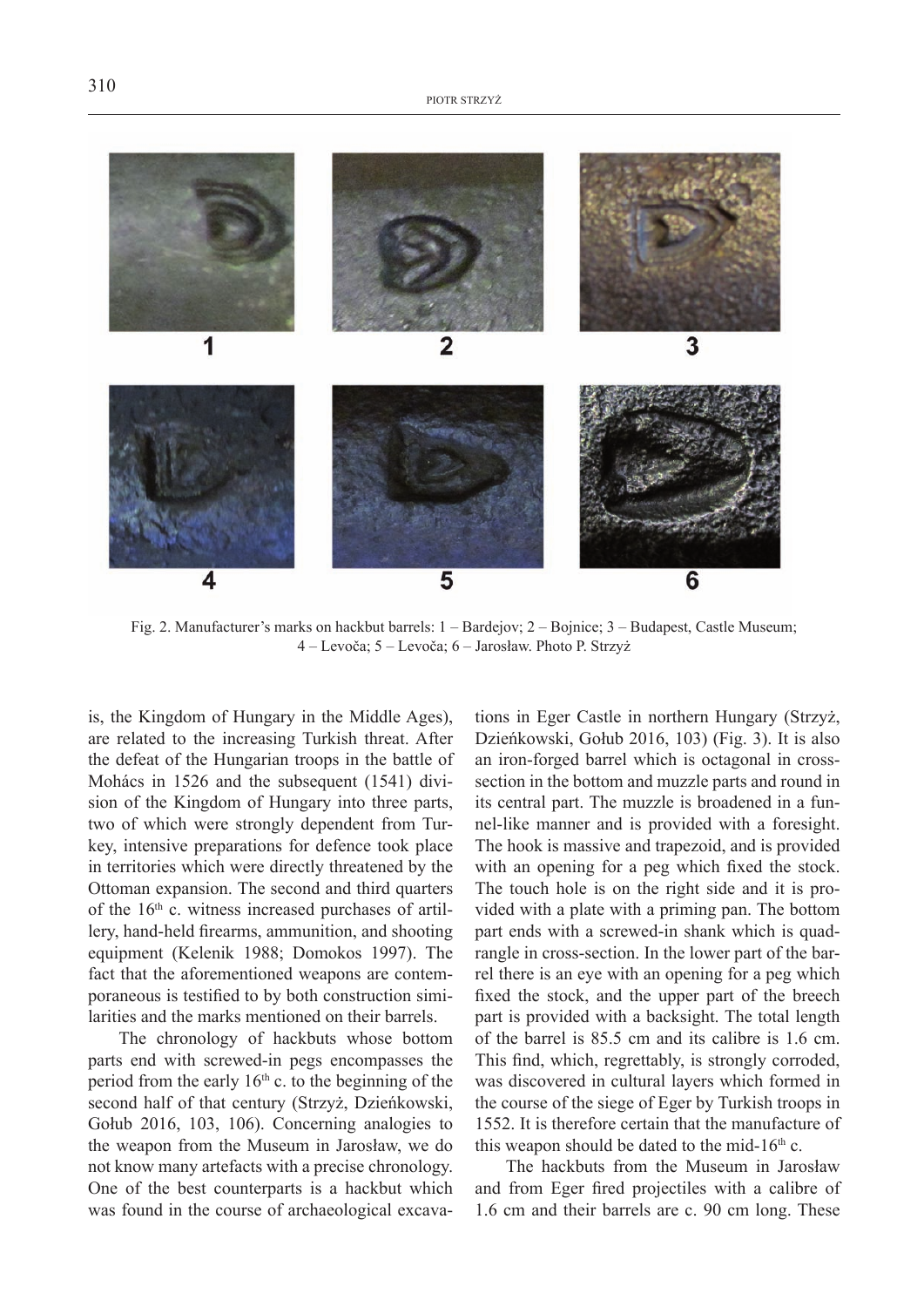

Fig. 3. Hackbut, Museum in Eger, inv. No. 80.24.1. Photo P. Strzyż

weapons are clearly smaller than their siege defence counterparts. The latter weigh about 15-25 kg and their total length with the stock reached 170-180 cm (Strzyż, Dzieńkowski, Gołub 2016, 104-106, Tab. 1-2). It is therefore highly probable that the weapons in question can be identified as *hacovnijcze* or especially *polhakovnijcze*, which are known from registers of infantry detachments (Bołdyrew

2011, 225-226). Such weapons were more mobile than siege defence hackbuts and thus they could be operated by the shooter without the need of a support for the hook. Therefore, the hackbut from Jarosław is a small but significant contribution to our knowledge on the equipment of Polish troops during the Renaissance.

## **SOURCES**

Peter Eschenloer 1828 – *Peter Eschenloer*, *Staadtschreibers zu Breslau. Geschichten der Staadt Breslau, oder*  *Denkwürdigkeiten siener Zeit von Jahre 1440 bis 1479*, ed. J. G. Kunich, vol. 2, Breslau 1828.

## **REFERENCES**

- Bołdyrew A. (2011). *Piechota zaciężna w Polsce w pierwszej połowie XVI wieku*. Warszawa: Neriton.
- Domokos G. (1997). A Kassai királyi hadszertár fegyverzete és felszerelése a XVI-XVII. századi inventáriumok tükrében. *Hadtörténelmi Közlemények*, *110*(4), 667- 747.
- Durdík J. (1967). Bratislavský inventář palných zbrani z r. 1443. *Historie a vojenství*, *4*, 573-592.
- Durdík J., Mudra M., Šáda M. (1977). *Alte Handfeuerwaffen*. Praha: Artia.
- Kelenik J. (1988). Szakállas puskák a XVI. századi magyarországi inventáriumokban. *Hadtörténelmi Közlemények*, *35*(3), 483-520.
- Grabarczyk T. (2000). *Piechota zaciężna Królestwa Polskiego w XV wieku*. Łódź: Ibidem.
- Konieczny K. (1964). Ręczna broń palna w Polsce w XV i XVI wieku. *Muzealnictwo Wojskowe*, *2*, 167-237.
- Malečkova K. (2005). *Palné zbrane. Zbierkové fondy Slovenského národného muzea – Muzea Bojnice*. Bojnice: Slovenské národné múzeum – Múzeum Bojnice.